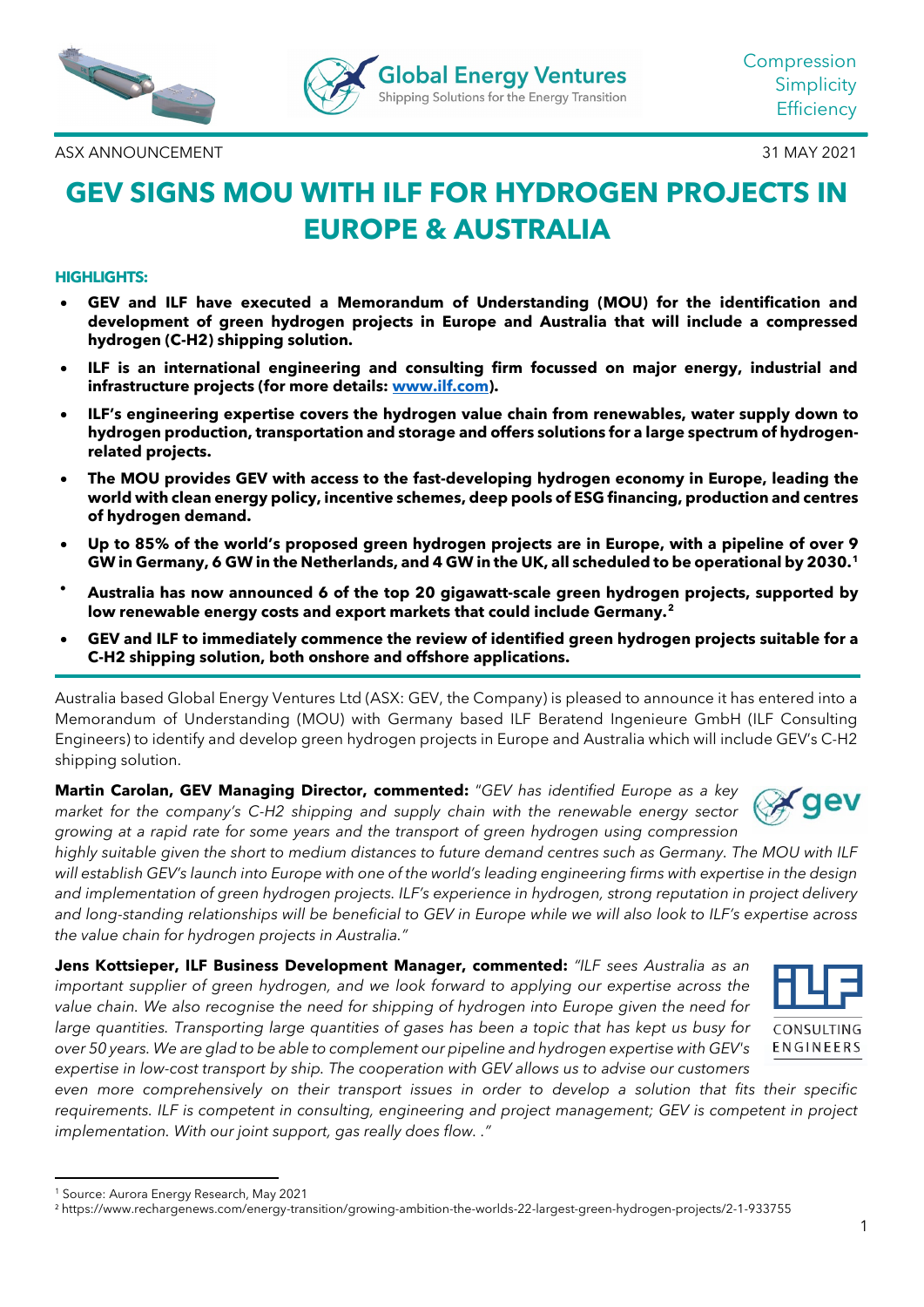

### **OBJECTIVES OF THE MOU:**

- GEV is a project developer of C-H2 supply chain projects and is progressing the design and approvals of the C-H2 Ship, along with the related ship loading and unloading facilities.
- ILF is a multi-disciplined international engineering and consulting firm that works with clients to execute technically demanding industrial and infrastructure projects including, without limitation, gas and energy projects.
- Both Parties will cooperate and explore renewable project opportunities regarding the full hydrogen value chain employing GEV's C-H2 ship and supply chain in Europe and Australia.
- The term of the MOU is valid until 31 December 2022 and can be extended by mutual agreement.

### **ILF– A GLOBAL ENGINEERING FIRM WITH EXPERISE IN THE FULL HYDROGEN VALUE CHAIN**

ILF is an international engineering and consulting firm that has been helping its clients successfully execute technically demanding industrial and infrastructure projects for more than 50 years. With more than 2,500 highly qualified employees at more than 40 office locations across the world providing a strong regional presence. Close cooperation within the network of the ILF makes it possible to draw on international experts and make use of their special experience, processes, and tools.

The company is privately owned by the founding families and is therefore completely independent. ILF's main business areas are:

- > Energy & Climate Protection (including Hydrogen)
- > Water & Environment
- > Transportation & Urban Spaces
- > Oil, Gas & Industrial.



Hydrogen related projects are well known to ILF, as it is part of ILF's pipeline, refinery and petrochemical plant business for over 20 years. Particularly ILF's long term experience in the design of facilities as well as pipelines is a valuable basis for the design of electrolyser plants as well as hydrogen transport and storage solutions. ILF has extensive experience in the engineering of the entire hydrogen value chain, including the design of renewable electricity generation, water treatment/ desalination, hydrogen production, storage, and transport.

ILF's project highlights include the Demo4Grid project, a 4 MW electrolyser plant with hydrogen storage and truck fuelling station in Austria, in which ILF is entrusted as Owner's Engineer with the conceptual design, approval planning and detailed design; Element Eins, a feasibility study for Germany's gas and electricity grid operators for a 40-100 MW power-to-gas plant including electrolysis, methanation, hydrogen pipeline, and injection into the existing gas grid; the Red Sea Development Project, a feasibility study to investigate hydrogen as a possible energy storage solution for up to 50 MW of surplus electricity from renewable generation sources in Saudi Arabia; or various studies of Compressor Stations, investigating the impact on machinery, balance of plant and pipeline of injecting hydrogen into the existing natural gas system.

ILF joined the AquaVentus consortium in 2020 to develop up to 10 GW production of green hydrogen on the island of Helgoland and a 200 km hydrogen pipeline for transport to the shore. ILF is thus supporting the trend towards upscaling, as green hydrogen will become competitive when it is produced with cheap electricity in quantities comparable to natural gas and crude oil.

To learn more about ILF, please visit [www.ilf.com.](http://www.ilf.com/)

### **EUROPE HAS ESTABLISHED A STRONG BUSINESS CASE FOR GREEN HYDROGEN**

The EU Hydrogen Strategy's goal in 2030 is for the EU to have 40 GW of its own green hydrogen production capacity and the potential for the import of another 40 GW from outside of the EU to meet net zero targets in 2050. ILF research has identified a number of enablers for the EU hydrogen market include:

- > A high concentration of potential end-users of hydrogen includes refineries and petrochemical plants already using hydrogen, energy intensive industries seeking to switch from fossil fuels, and heavy transport applications.
- > Existence of large ports where hydrogen unloading and storage facilities can be constructed, connected to inland waterways and pipelines.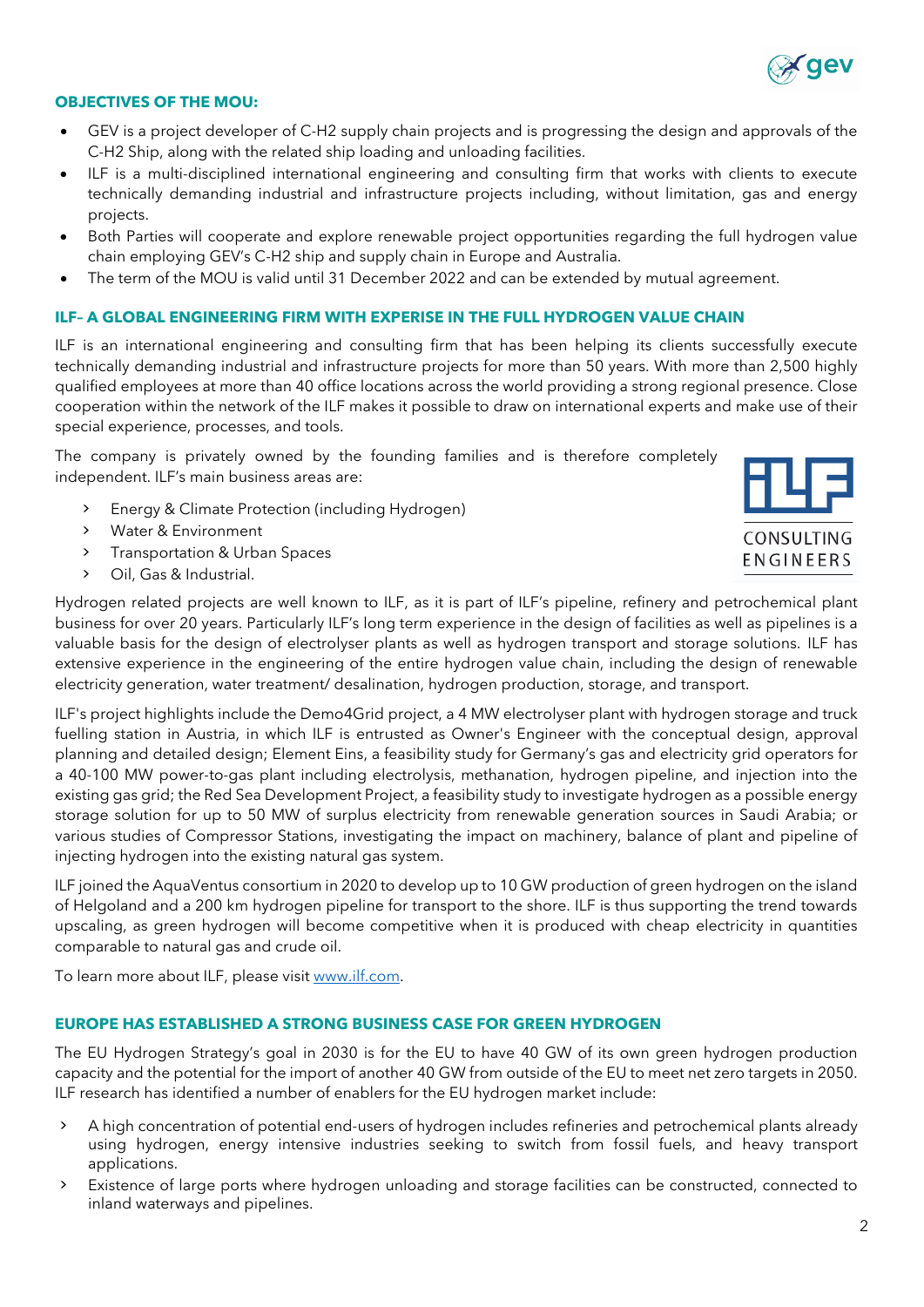

- > Extensive network of gas pipelines, some with excess capacity for hydrogen blending.
- > Close to the North Sea where offshore wind has the potential to provide large amounts of cheap renewable electricity for green hydrogen production.
- > Green hydrogen production offers the renewable electricity sector several benefits:
	- Absorb excess renewable electricity production at times when demand is low or prices maybe be negative or generation is otherwise curtailed.
	- Store energy in very large quantities over long periods, which current batteries are not suitable.
	- Extends the reach of renewable energy into areas where hydrogen offers a cheaper, quicker alternative to direct electrification.
	- − Export of excess renewable generation to countries in demand.

### **GEV DEVELOPING A BUSINESS CASE FOR OFFSHORE PRODUCTION OF GREEN HYDROGEN**

ILF will design the upstream infrastructure from the producer to the export or loading facility and downstream from the import or unloading facility to the consumer, whilst GEV is covering the port-to-port shipment of hydrogen.

For project opportunities that involve the import of hydrogen from regional markets in close proximity to Europe, with examples being the Middle East and North Africa region, GEV has identified an opportunity to leverage its offshore loading capability and target a C-H2 solution for the offshore wind industry. Figure 1 below provides a conceptual illustration and scope for a fleet of C-H2 ships to deliver an offshore loading and transport solution to those areas where a sub-sea cable or pipeline is not suitable based on environmental limitations.

### **The key benefits of GEV's C-H2 offshore loading capability include:**

- > Compression can load follow the production of offshore wind and green hydrogen.
- > Offshore loading capability provided by APL/NOV and is a proven application for high pressure gas and suitable to variable met-ocean conditions.
- > C-H2 solution suited for offshore loading as there is no requirement for cryogenic pipelines.
- > C-H2 shipping fleet can be sized to match the scale of both the supply and demand required.
- > Less environmental permitting than subsea pipelines.
- > Ideally suited for floating wind with minimal fixed infrastructure.

# C-H2 Unloading T i∕aev **H2 Production Facility**

### **Figure 1: Conceptual Illustration and Scope of GEV's C-H2 Supply Chain**

*Source: GEV* 

**- END –**

**This ASX announcement has been authorised by the Board of GEV.**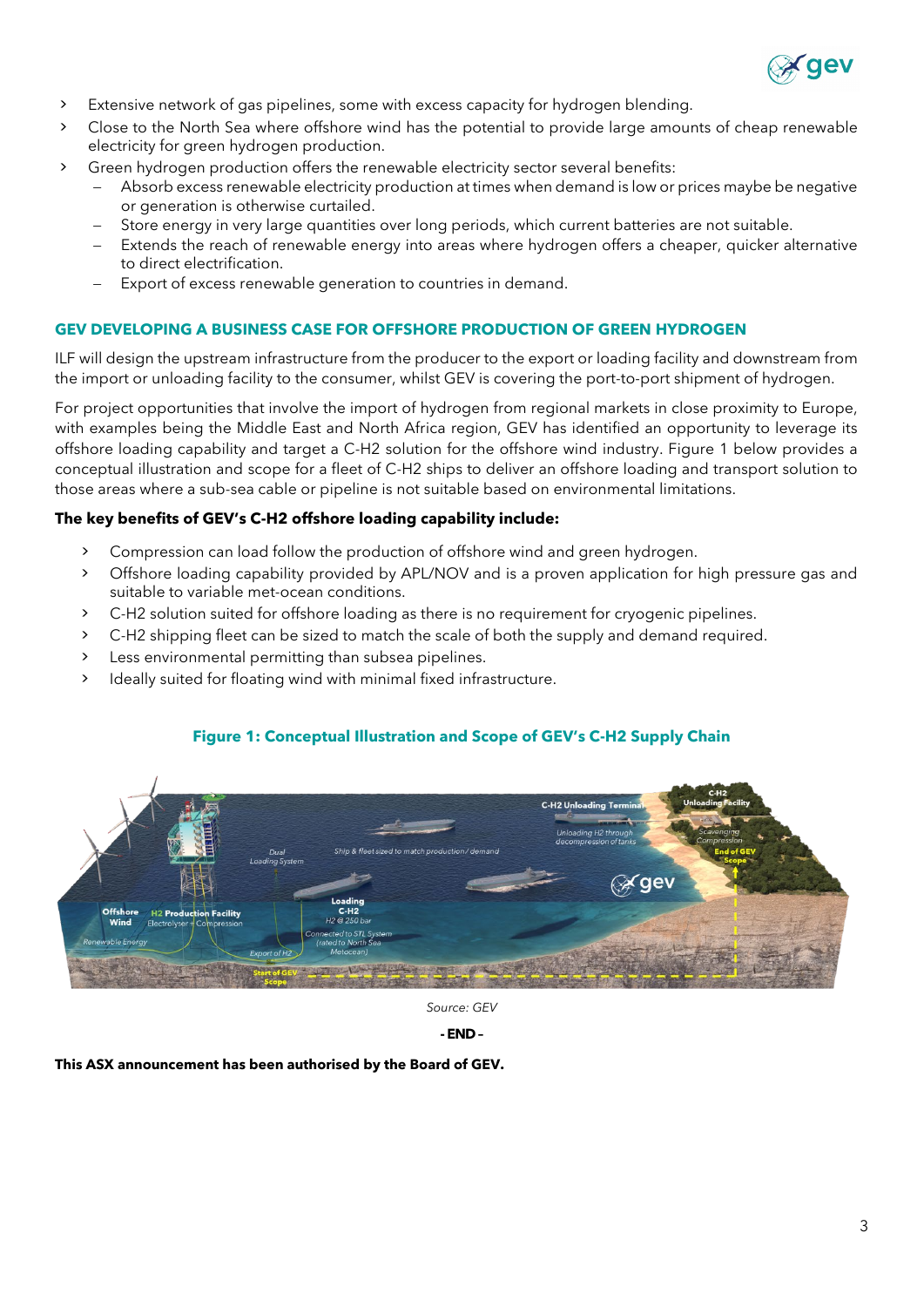

### **FOR FURTHER INFORMATION PLEASE CONTACT:**

**Martin Carolan** Managing Director T: +61 404 809019 E: [mcarolan@gev.com](mailto:mcarolan@gev.commcarolan)

## For more information visit: www.gev.com

- $$$  @GEVmarineCH2
- $\% +61893226955$
- 9 19 / 40 St Quentin Ave. Claremont WA 6010

#### **FOR FURTHER INFORMATION PLEASE CONTACT:**

**Jens Kottsieper** Business Development Manager Hydrogen, Energy and New Business T: +49 89 25 55 94 33 7 E: [hydrogen@ilf.com](mailto:mcarolan@gev.commcarolan) W[: https://www.ilf.com/business-areas/energy-climate-protection/hydrogen/](https://www.ilf.com/business-areas/energy-climate-protection/hydrogen/)